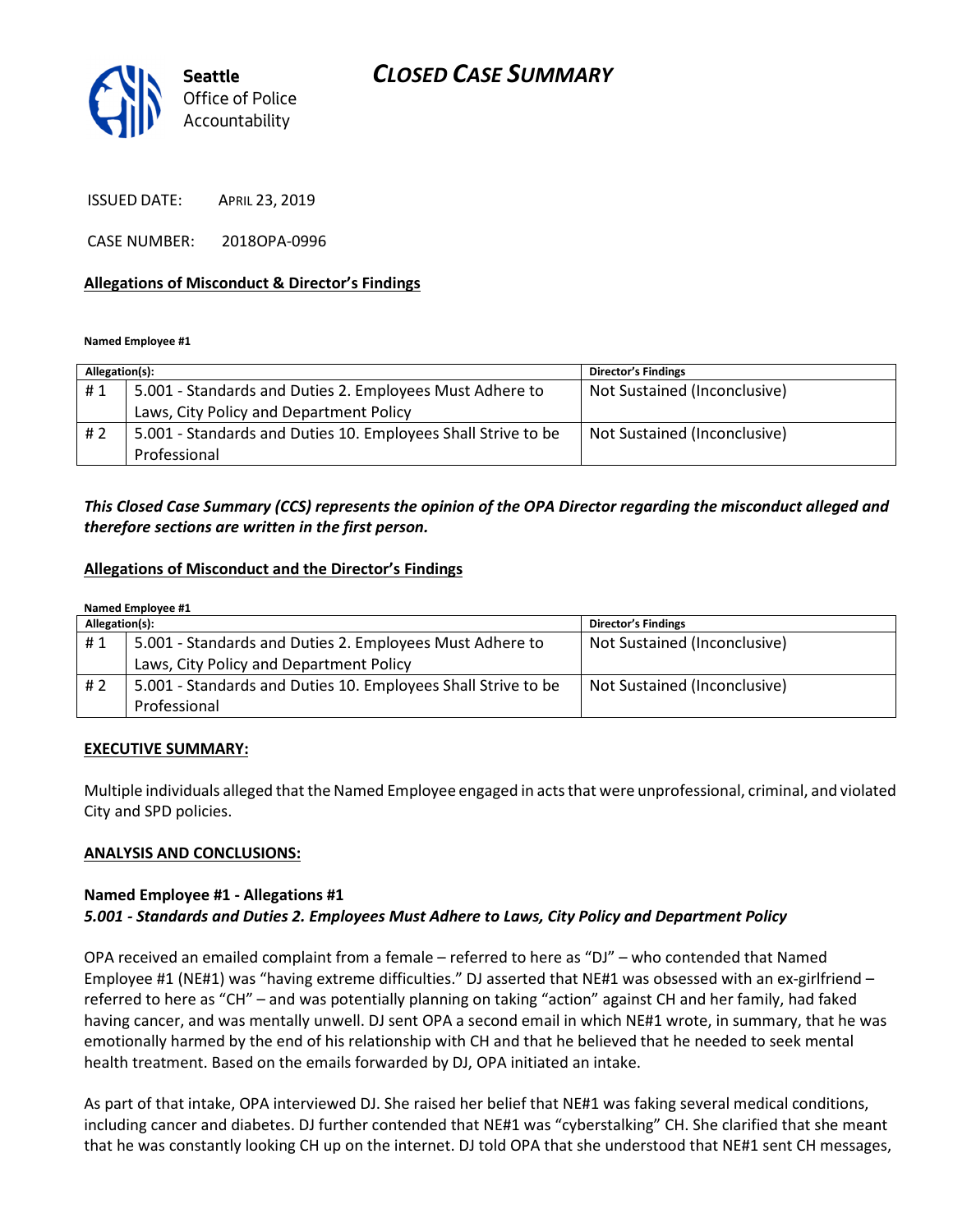

Seattle Office of Police Accountability

## CLOSE CASE SUMMARY

OPA CASE NUMBER: 2018OPA-0996

but she was not aware of the specific content of those messages. DJ stated that NE#1 had issues with another SPD officer – referred to here as Witness Officer #1 ("WO#1") – because this officer caused NE#1's breakup with CH. DJ last brought up a conversation with NE#1 wherein he purportedly told her that he used force while intervening in a domestic violence matter in Kirkland. She told OPA that NE#1 informed her that the Kirkland Police Department (KPD) told NE#1 that he did not need to write a use of force report; however, NE#1 said that he would have to do so in compliance with SPD policy. DJ believed that this was a fabrication because, when she made a public records request for the files relating to the incident with KPD, no responsive documents were available.

OPA also received an email from NE#1's daughter – referred to herein as "RB." With that email, she included a document entitled: "Character Testimonial." In that document, she described various relationships that NE#1 had been engaged in and how those relationships ended. She further itemized her negative relationship with NE#1 and some of the negative ways that he treated her during her childhood. She opined that he was a "sexual predator," a "pathological liar," a "narcissist" and a "sociopath," and that he abused his authority. RB also wrote that her mother – referred to here as "TK" – reported that NE#1 had sexually assaulted her on a number of occasions, the first occurring when NE#1 went to TK's home to pick up divorce paperwork. After consulting with an OPA supervisor, the assigned investigator contacted RB to determine the approximate date and place of the sexual assaults. RB reported that they occurred in Renton in approximately 1992. Based on this information, OPA referred this matter to SPD for criminal investigation. SPD, in turn, referred the case to the Renton Police Department (RPD), given that this was the jurisdiction of occurrence. After reviewing the file, RPD returned the case to SPD, indicating that it would not be investigating the case based on the expiration of the statute of limitations. SPD accordingly referred this matter back to OPA and this administrative investigation ensued.

OPA interviewed TK. She asserted that she had been sexually assaulted by NE#1 on approximately six occasions in the mid-1990s. While these six occasions occurred after their divorce, TK stated that NE#1 also sexually assaulted her while they were married. TK said that, on all of these occasions, the sex was non-consensual. She further recounted that her arms were bruised after at least one of the incidents. She stated that NE#1 would likely deny that the sexual was non-consensual; however, she contended that she told him to stop during the occurrences. TK told OPA that she told several friends, as well as RB and another daughter – referred to here as "BB," about the sexual assaults. She also stated that she told her husband. Lastly, TK told OPA that she kept a journal at the time and she would see if she could find it. However, TK confirmed that she did not formally report that NE#1 had sexually assaulted her to the police or to any other investigatory entity. TK informed OPA that NE#1 threatened to hit her and twisted her arm behind her back. TK told OPA that she wanted NE#1 to get help. She stated that NE#1 lied about everything and that he would come up with excuses and justifications if asked about what he did to her.

OPA interviewed RB and BB. RB recounted that TK told her about the sexual assault. Before doing so, TK verified that RB was "fully done with" NE#1. She stated that TK disclosed that the first sexual assault occurred on the day of the divorce and that NE#1 purportedly told TK that, if she called the police, she would not get child support. RB confirmed that she did not witness any of the alleged sexual assaults. RB told OPA that NE#1 was "obsessed" with CH. She provided information about NE#1's dating history and said that he regularly told her about his sex life. She stated that DJ contacted her and informed her that NE#1 had been lying about having cancer.

BB told OPA that she met with RB and DJ and that they collectively decided to initiate this complaint. She stated that she believed that NE#1 lied about having cancer so that he could get easier work assignments. She said that she did not have a relationship with NE#1 and that she believed him to be manipulative and narcissistic. She indicated that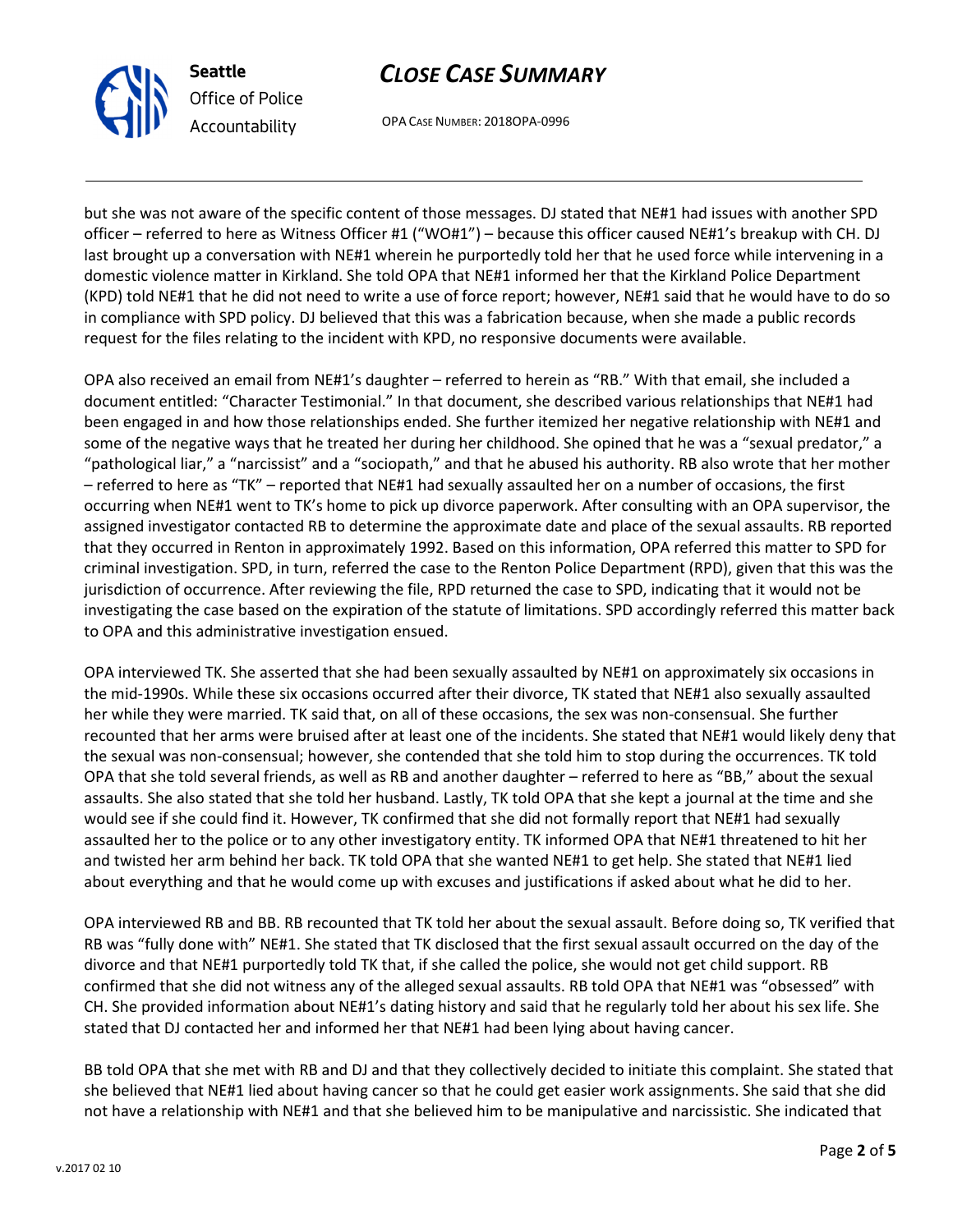

Seattle Office of Police Accountability

## CLOSE CASE SUMMARY

OPA CASE NUMBER: 2018OPA-0996

her mother told her that NE#1 had misused her college funds. BB also believed that NE#1 was trying to use her mental health diagnosis to get higher Social Security payments. BB said that TK did not tell her about the sexual assaults, but that she believed they occurred. However, she did not believe that RB should have made those allegations to OPA. She described NE#1 as "emotionally and verbally abusive" to TK and stated that, in the mid-1990s, he was an alcoholic.

OPA further interviewed TK's husband – referred to here as "FK." FK told OPA that his wife disclosed the allegations of sexual abuse to him. FK said that TK did not provide a lot of details and told him that NE#1 threatened that she would lose the kids if she reported the sexual assaults. FK said that he had one interaction with NE#1 during which NE#1 became upset because FK dropped NE#1's and TK's shared kids off late. NE#1 was wearing his service weapon at the time and asked FK if that was intimidating him. FK said that it was not as his gun was "bigger." From what TK has told him, FK believes that NE#1 has significant issues and may be a pathological liar.

OPA additionally interviewed WO#1. He told OPA that he had worked with NE#1 on several occasions but that none of those calls were noteworthy. He stated that he was aware that NE#1 dated CH. He also knew CH because she had family that worked at a restaurant in his sector. He recalled that, one day in roll call, NE#1 snapped at him concerning CH. WO#1 had no idea why NE#1 did that. WO#1 had no further relevant information relating to this case.

OPA followed up with TK concerning the journal. TK told OPA that she found the journal, but that it did not contain any information concerning the sexual assaults. TK ultimately could not remember the names of two of the three friends that she said she told about the sexual assaults. She did identify the third friend; however, the third friend told OPA that, while she remembered TK being upset about her relationship with NE#1, she had no recollection of any discussion of sexual assaults. TK told OPA that she also told her cousin about her problems with NE#1, but that she did not disclose the sexual assaults.

Lastly, OPA interviewed NE#1. He stated his belief that DJ initiated this case, and motivated his daughters to complain about him, because she felt that he had wronged her. NE#1 denied lying about cancer and other medical conditions. He confirmed that he went through surgery for cancer and that the surgery had been successful. NE#1 acknowledged that his recounting to DJ about the Kirkland incident was a fabrication. However, he explained that he made up the account for non-malicious reasons. He denied ever cyberstalking CH. He stated that they still corresponded, but that he kept his distance because she broke his heart. NE#1 told OPA that he was still close with CH's family.

NE#1 also denied ever sexually assaulting TK. He stated that, while they were intimate once during their separation, he did not recall ever having intercourse with TK after their divorce. He opined that she was trying to get back at him based on past anger regarding their breakup and his beginning of a relationship with another woman. He said that he further never threatening TK with taking away their children. NE#1 asserted that TK was lying but had difficulty explaining what her motivation would be to do so at this point.

OPA reviewed a number of text messages and emails sent by and between NE#1 and the various witnesses. None of those emails conclusively established any of the allegations made against NE#1.

SPD Policy 5.001-POL-2 requires that employees adhere to laws, City policy, and Department policy.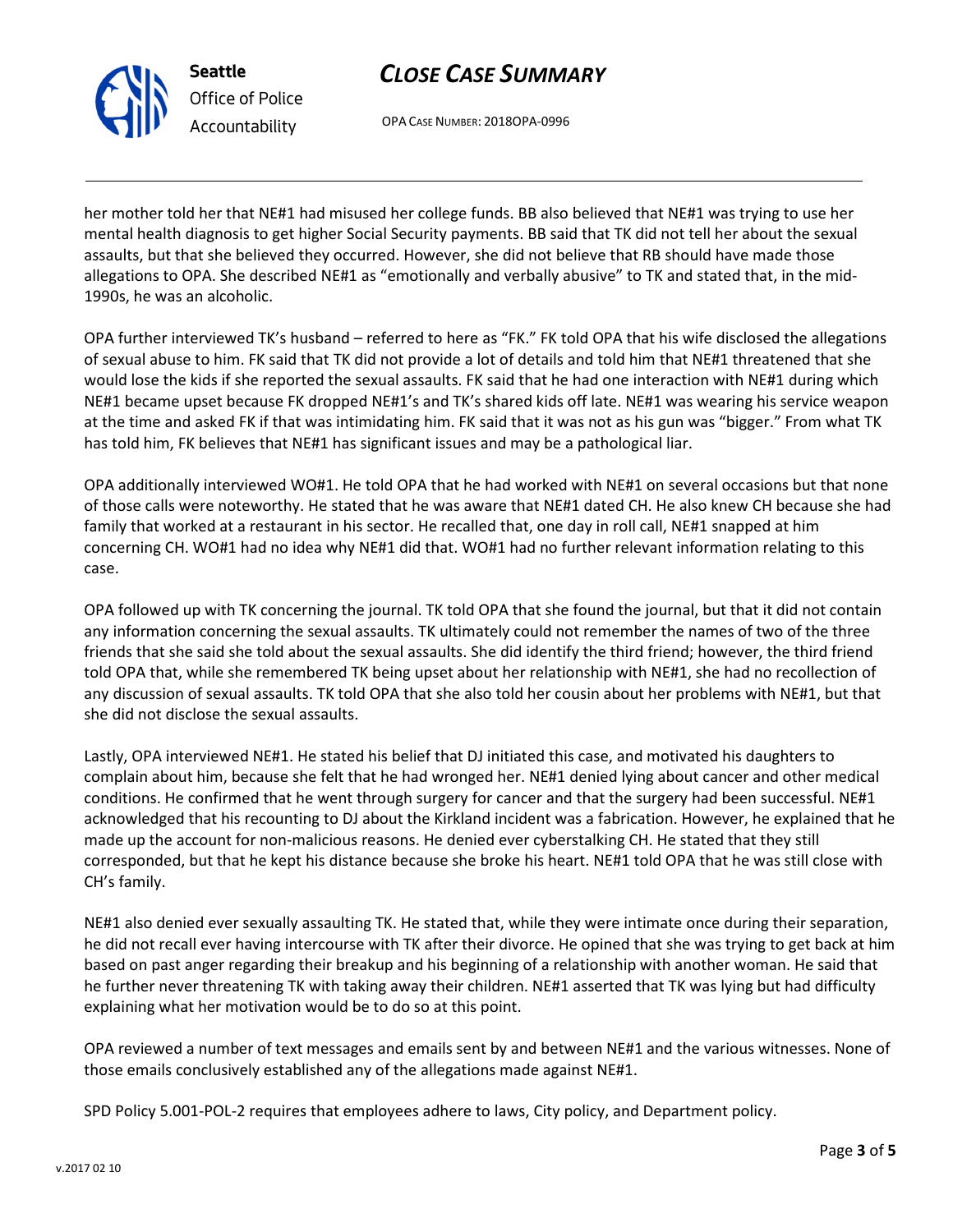## CLOSE CASE SUMMARY

OPA CASE NUMBER: 2018OPA-0996

Simply stated, this case is a mess. Multiple individuals, including members of NE#1's family, have alleged a course of conduct on NE#1's part that includes womanizing, fabrications, verbally and psychologically abusive behavior, and sexual assaults. If true, this conduct would constitute a violation of multiple laws, City policies, and SPD policies. However, NE#1 denies these allegations in their totality and, as explained below, the evidence is insufficient to establish otherwise.

With regard to the most serious of the allegations – the sexual assaults of TK, she stated that they occurred and NE#1 contended that TK is lying. While TK told her husband and daughters about the sexual assaults, none of them witnessed that conduct. Moreover, there was no corroborating evidence of the sexual assaults in the journal she kept, and the one friend TK could identify as being aware of the sexual assaults stated that she had no such knowledge. The lack of such corroborating evidence, whether in documentary form or oral testimony, prevents OPA from conclusively establishing that it occurred. Had one of these witnesses seen or heard the alleged sexual assaults occurring and/or become aware of them contemporaneously and provided that information to OPA, I almost certainly would have reached a different decision.

Without that evidence, however, I am left with an incomplete record. Moreover, the other allegations made herein, while all concerning, do not rise to the level of a violation of this policy. For example, while NE#1 clearly engaged in fabrications to DJ and others, those fabrications were made in his personal life and do not violate SPD policies. Similarly, even if NE#1 treated his daughters poorly during their childhoods and was a subpar partner and husband, this does not constitute a violation of policy. Moreover, the act of habitually monitoring CH, while apparently emotionally unhealthy for NE#1, did not constitute cyberstalking based on the evidence available to OPA.

Ultimately, I cannot meet the burden of proof to establish that NE#1 committed any crimes, including the repeated sexual assaults of TK. Moreover, while it appears clear that NE#1 exercised bad judgment and engaged in some problematic behavior, this appears to have all been in his private life. Moreover, based on the evidence available to OPA, it cannot be proved that any of that conduct was of the degree to warrant finding a violation of this policy. For these reasons, I recommend that this allegation be Not Sustained – Inconclusive.

## Recommended Finding: Not Sustained (Inconclusive)

### Named Employee #1 - Allegation #2 5.001 - Standards and Duties 10. Employees Shall Strive to be Professional

SPD Policy 5.001-POL-10 requires that SPD employees "strive to be professional at all times." The policy further instructs that "employees may not engage in behavior that undermines public trust in the Department, the officer, or other officers." (SPD Policy 5.001-POL-10.)

If true, NE#1's alleged conduct would have also violated the Department's professionalism policy. However, for the same reasons as articulated above, there is insufficient evidence to establish that NE#1 acted contrary to this policy. Again, while much of the behavior described is concerning, it largely occurred in NE#1's private life and constituted allegations of being a poor father, partner, and husband. While an officer's personal and professional behavior is within OPA's jurisdiction and while, at times, such conduct can violate this policy, the behavior that can actually be proved in this case does not meet that standard.



Seattle Office of Police Accountability